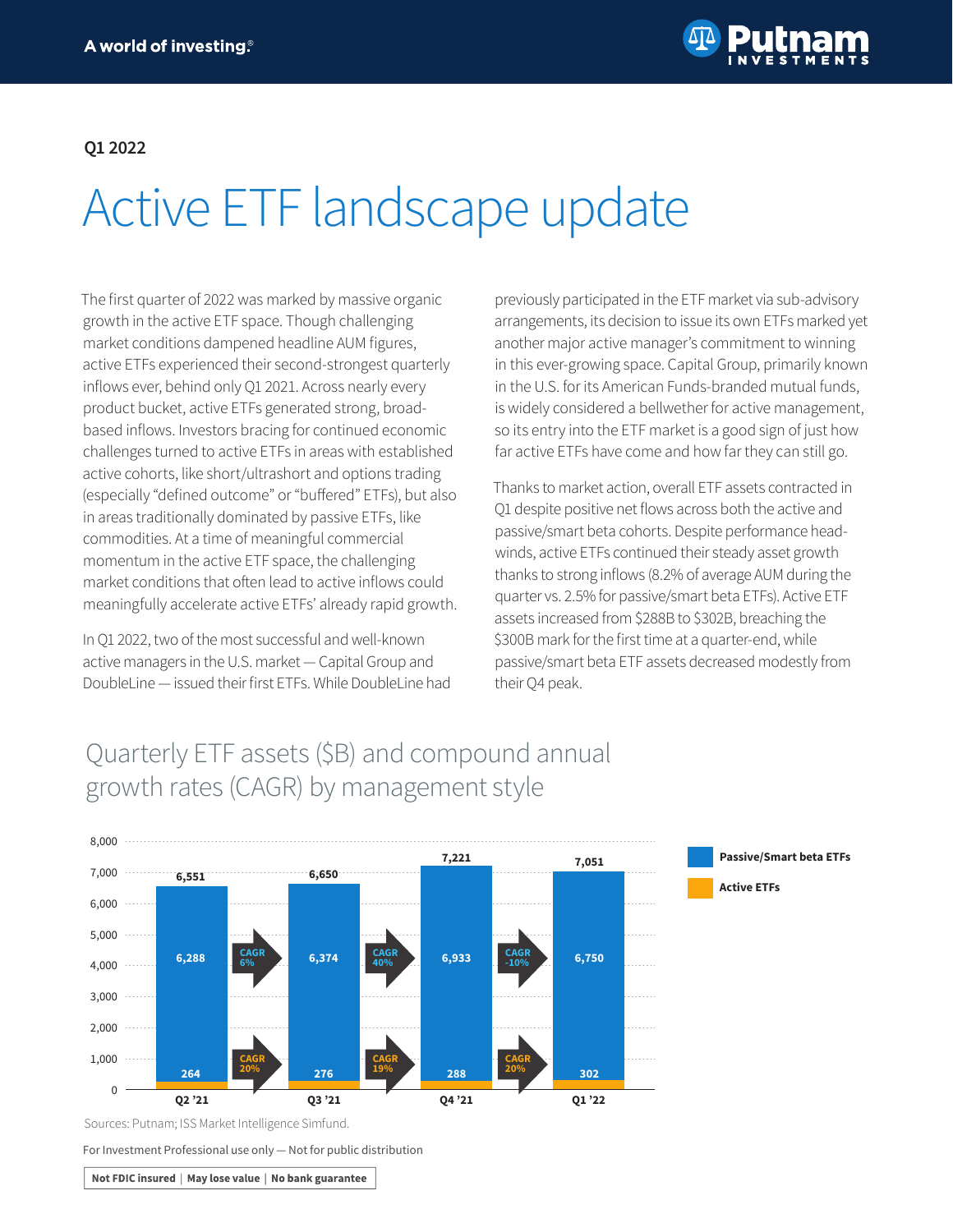### **Quarter in review**

#### **Overall**

Net flows across the active ETF space were roughly \$25.2B in Q1 2022, a more than 60% improvement on Q4 2021 and more than double the pace from Q3 2021. For the quarter, 16 of 19 broad product buckets generated positive net flows and roughly two thirds of active ETFs generated positive net flows.

Overall, active ETF flows remain healthy and continue to outpace overall ETF flows on a percentage-of-AUM basis.

#### **Notable flow trends**

**By asset class:** Broadly, fixed income ETFs generated net inflows of \$3.7B, equity ETFs generated \$8.0B, and all other ETFs generated \$10.9B.

**By sponsor:** JPMorgan and DFA led the net flow competition for the quarter, generating \$3.9B and \$3.5B in net inflows, respectively. KraneShares and PIMCO experienced the most severe net outflows at \$0.6B and \$0.2B, respectively.

**By product:** Among individual products, Invesco Optimum Yield Diversified Commodity Strategy No K-1 ETF and JPMorgan Equity Premium Income ETF generated the strongest net flows at \$2.3B and \$2.1B, respectively. Conversely, Quadratic Interest Rate Volatility and Inflation Hedge ETF and First Trust Low Duration Opportunities ETF generated \$0.6B and \$0.4B outflows, respectively.

Quarterly ETF flows continued Q4 2021's themes of broad diversification, risk awareness, and a focus on income, but the most notable trend was the commodities bucket's jump from experiencing the heaviest outflows last quarter to attracting the strongest inflows this quarter.

#### **Notable product launches**

Q1 2022 ETF launch trends included an increased emphasis on non-U.S. equity ETFs, with ESG and systematic investing leading the way. American Century's Avantis brand launched its first sustainable ETFs, Capital Group and DoubleLine both entered the ETF space with multiple ETFs, and new issuer BondBloxx launched 7 different flavors of high-yield ETF. Other notable launches included a B–BBB flavor of Janus Henderson's fast-growing CLO strategy, a high-yield ETF that expands SPDR's partnership with Blackstone, a high-yield ETF that adds to BNY Mellon's growing sustainable lineup, and a semiconductor ETF that brings Columbia's well-known Seligman brand to the ETF market.

Q1 2022 was marked by new issuers entering the market and existing issuers expanding their lineups to stake out specific corners of the active ETF market.

#### **Other industry news**

Three semi-transparent active ETFs launched during the quarter, with Gabelli expanding its semi-transparent lineup in January and Columbia and DoubleLine both entering the space for the first time in March. While Capital Group's decision to enter market with fully transparent ETFs made industry headlines, the expansion of the semitransparent ETF universe to include major active players like Columbia and DoubleLine may be equally notable. In February, Convergence Investment Partners entered the ETF market with the year's first fund-to-ETF conversion, leveraging an approach most notably employed by DFA.

As active ETFs have continued their massive growth and structural impediments to emerging concepts like semitransparency and fund-to-ETF conversions have begun to fade, investors' product choices have expanded apace.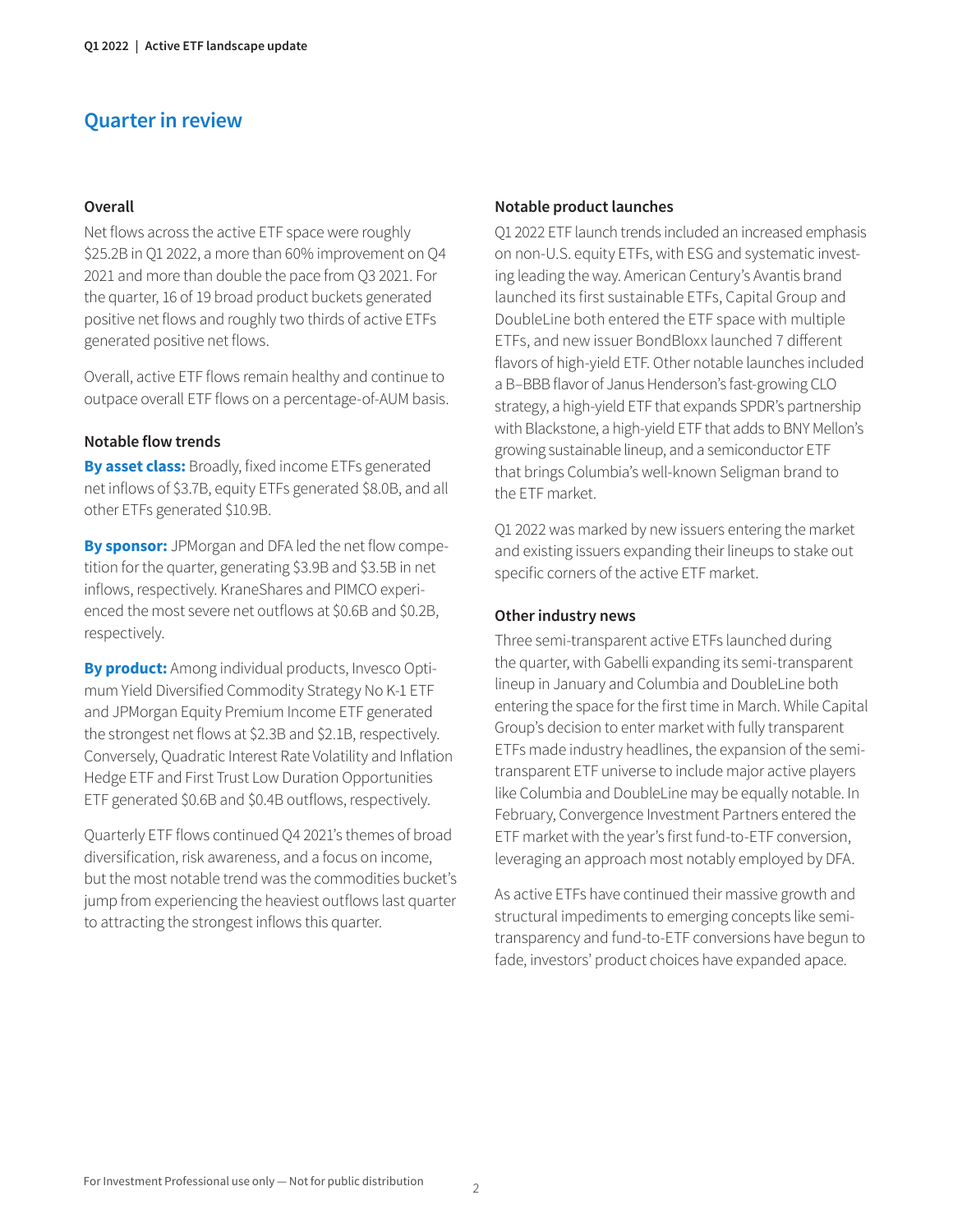## **Active ETF flows by product category and individual product**

|                         | ETF type                                 | <b>Net flows</b><br>(SM) | Top 3 ETF by positive flows                                      | <b>Flows</b><br>(SM) |                                | Bottom 3 ETF by negative flows             | <b>Flows</b><br>(SM) |
|-------------------------|------------------------------------------|--------------------------|------------------------------------------------------------------|----------------------|--------------------------------|--------------------------------------------|----------------------|
|                         |                                          |                          | $\mathbf{1}$<br>Invesco Optm Yd Dvrs Cdty Stra No K1 ETF         | 2,314                | $\mathbf{1}$                   | InfraCap MLP ETF                           | $-19$                |
| 1                       | Commodities                              | 4,338                    | $\overline{2}$<br>First Trust Global Tact Cmdty Strat ETF        | 1,717                | $\overline{2}$                 |                                            |                      |
|                         |                                          |                          | $\mathbf{3}$<br>GraniteShares Blmbrg CmdtyBrdStr NoK1ETF         | 82                   | 3                              |                                            |                      |
| $\overline{\mathbf{c}}$ | Non-U.S. equity                          | 3,329                    | $\mathbf{1}$<br>Dimensional International Cr Eq Mkt ETF          | 424                  | $\mathbf{1}$                   | Principal Intl Adptv Mlt-Fac ETF           | $-80$                |
|                         |                                          |                          | $\overline{2}$<br>Horizon Kinetics Inflation Bnfcrs ETF          | 386                  | $\overline{2}$                 | Davis Select International ETF             | $-58$                |
|                         |                                          |                          | 3<br>JPMorgan ActiveBuilders EM Eq ETF                           | 383                  | $\mathbf{3}$                   | Davis Select Worldwide ETF                 | $-42$                |
| 3                       | U.S. large cap                           | 2,737                    | $\mathbf{1}$<br>Dimensional U.S. Core Equity 2 ETF               | 790                  | $\mathbf{1}$                   | BlackRock U.S. Carbon Transition Rdnss ETF | $-86$                |
|                         |                                          |                          | $\overline{2}$<br>Dimensional U.S. Core Equity Market ETF        | 402                  | $\overline{2}$                 | First Trust Multi-Manager Large Gr ETF     | $-43$                |
|                         |                                          |                          | 3<br>Avantis® U.S. Equity ETF                                    | 254                  | 3                              | AdvisorShares DW FSM All Cap World ETF     | $-30$                |
|                         |                                          |                          | $\mathbf{1}$<br>Innovator U.S. Equity Power Buff ETF™ Jan        | 280                  | $\mathbf{1}$                   | Innovator S&P 500 Power Buffer ETF July    | $-35$                |
| 4                       | Options trading                          | 2,678                    | $\overline{2}$<br>Innovator U.S. Equity Ultra Buff ETF™ Jan      | 181                  | $\overline{2}$                 | Innovator S&P 500 Power Buffer ETF™ May    | $-30$                |
|                         |                                          |                          | $\mathbf{3}$<br>Innovator U.S. Equity Power Bffr ETF™ Feb        | 180                  | 3                              | AllianzIM U.S. Lrg Cp 6M Bfr10 Apr/Oct ETF | $-28$                |
|                         |                                          |                          | $\mathbf{1}$<br>JPMorgan Equity Premium Income ETF               | 2,104                | $\mathbf{1}$                   | First Trust BuyWrite Income ETF            | $-3$                 |
| 5                       | Derivative                               | 2,508                    | $\overline{2}$<br>Amplify CWP Enhanced Dividend Income ETF       | 304                  | $\overline{2}$                 | Nationwide Russell 2000 Rsk-Mngd Inc ETF   | $\mathbf{0}$         |
|                         | income                                   |                          | Aptus Collared Income Opportunity ETF<br>3                       | 46                   | 3                              |                                            |                      |
|                         |                                          |                          | $\mathbf{1}$<br>Janus Henderson AAA CLO ETF                      | 808                  | $\mathbf{1}$                   | iShares Short Maturity Bond ETF            | $-470$               |
| 6                       | $FI - Short/$<br>Ultrashort term         | 2,331                    | $\vert 2 \vert$<br>JPMorgan Ultra-Short Income ETF               | 659                  | $\overline{2}$                 | PIMCO Enhanced Short Maturity Active ETF   | $-276$               |
|                         |                                          |                          | $\mathbf{3}$<br>PGIM Ultra Short Bond ETF                        | 566                  | $\overline{3}$                 | Invesco Ultra Short Duration ETF           | $-265$               |
|                         |                                          |                          | SPDR Blackstone Senior Loan ETF                                  | 1,474                | $\mathbf{1}$                   | First Trust Tactical High Yield ETF        | $-220$               |
| $\overline{7}$          | $FI - Credit$                            | 2,233                    | First Trust Senior Loan ETF<br>2                                 | 722                  | $\overline{2}$                 | JPMorgan High Yield Research Enh ETF       | $-74$                |
|                         |                                          |                          | 3                                                                | 129                  | 3                              | Franklin Liberty High Yield Corp ETF       | $-43$                |
|                         |                                          |                          | SPDR® Blackstone High Income ETF                                 |                      |                                |                                            |                      |
| 8                       | $FI - M$ uni                             | 1,585                    | $\mathbf{1}$<br>JPMorgan Ultra-Short Municipal Inc ETF           | 1,290<br>90          | $\mathbf{1}$<br>$\overline{2}$ | IQ MacKay Municipal Insured ETF            | $-65$<br>$-38$       |
|                         |                                          |                          | $\overline{2}$<br>Dimensional National Municipal Bond ETF        |                      |                                | PIMCO Short Term Municipal Bond Actv ETF   |                      |
| 9                       | U.S. small cap                           | 1,410                    | 3<br>First Trust Managed Municipal ETF                           | 72                   | 3                              | Franklin Liberty Federal Tax-Free Bd ETF   | $-10$                |
|                         |                                          |                          | $\mathbf{1}$<br>Avantis® U.S. Small Cap Value ETF                | 591                  | 1                              | Motley Fool Small-Cap Growth ETF           | $-27$                |
|                         |                                          |                          | $\overline{2}$<br>Dimensional U.S. Targeted Value ETF            | 429                  | $\overline{2}$                 | Morgan Creek Exos SPAC Originated ETF      | $-3$                 |
|                         |                                          |                          | 3<br>Dimensional U.S. Small Cap ETF                              | 309                  | 3                              | AdvisorShares Dorsey Wright Micro-Cp ETF   | $\text{--}1$         |
| 10                      | U.S. mid cap                             | 1.100                    | <b>ARK Innovation ETF</b><br>$\mathbf{1}$                        | 837                  | $1\,$                          | LeaderShares® AlphaFctr® Tctcl Fcsd ETF    | $-79$                |
|                         |                                          |                          | $\overline{2}$<br>Cambria Shareholder Yield ETF                  | 169                  | $\overline{2}$                 | LeaderShares® Equity Skew ETF              | $-36$                |
|                         |                                          |                          | 3<br>Vanguard U.S. Value Factor ETF                              | 127                  | 3                              | Alpha Architect U.S. Quantitative Val ETF  | $-22$                |
| 11                      | Allocation                               | 659                      | $\mathbf{1}$<br>Cabana Target Leading Sector Cons ETF            | 191                  | $1\,$                          | Cabana Target Leading Sector Aggr ETF      | $-94$                |
|                         |                                          |                          | SPDR® SSgA Multi-Asset Real Return ETF<br>2                      | 102                  | $\overline{2}$                 | Cabana Target Drawdown 7 ETF               | $-15$                |
|                         |                                          |                          | 3<br>AXS Astoria Inflation Sensitive ETF                         | 56                   | $\mathsf{3}$                   | SPDR® SSgA Income Allocation ETF           | $-12$                |
| 12                      | Trading                                  | 480                      | 1<br>Tuttle Capital Short Innovation ETF                         | 241                  | $1\,$                          | Innovator Triple Stacker ETF January       | $-29$                |
|                         |                                          |                          | $\overline{2}$<br>ProShares Bitcoin Strategy ETF                 | 156                  | $\overline{2}$                 | Valkyrie Bitcoin Strategy ETF              | $-19$                |
|                         |                                          |                          | 3<br>Cambria Tail Risk ETF                                       | 64                   | $\mathbf{3}$                   | Innovator Triple Stacker ETF October       | $-6$                 |
| 13                      | $FI -$<br>Nontraditional/<br>Multisector | 392                      | First Trust TCW Unconstrained Pls Bd ETF                         | 307                  | $1\,$                          | First Trust TCW Securitized Plus ETF       | $-43$                |
|                         |                                          |                          | JPMorgan Income ETF<br>$\overline{2}$                            | 28                   | $\overline{2}$                 | FormulaFolios Tactical Income ETF          | $-9$                 |
|                         |                                          |                          | 3<br>FolioBeyond Rising Rates ETF                                | 25                   | 3                              | WBI BullBear Global Income ETF             | $-3$                 |
|                         | FI-Core/Core                             |                          | $\mathbf{1}$<br>Fidelity® Total Bond ETF                         | 401                  | $\mathbf{1}$                   | First Trust TCWOpportunistic Fxd Inc ETF   | $-336$               |
| 14                      | plus                                     | 379                      | $\overline{2}$<br>Hartford Total Return Bond ETF                 | 208                  | $\overline{2}$                 | SPDR® DoubleLine Total Return Tact ETF     | $-242$               |
|                         |                                          |                          | $\mathbf{3}$<br>Capital Group Core Plus Income ETF               | 141                  | $\mathbf{3}$                   | PIMCO Active Bond ETF                      | $-209$               |
| 15                      |                                          |                          | Dimensional Core Fixed Income ETF                                | 252                  | $\mathbf{1}$                   | First Trust Preferred Sec & Inc ETF        | $-38$                |
|                         | $FI$ $-$ Other                           | 257                      | $\overline{2}$<br>First Trust Instl Pref Secs and Inc ETF        | 23                   | $\overline{2}$                 | Principal Spectrum Pref Secs Actv ETF      | $-30$                |
|                         |                                          |                          | First Trust SSI Strat Convert Secs ETF<br>3                      | $17\,$               | 3                              | Preferred-Plus ETF                         | $\circ$              |
|                         |                                          |                          | Invesco S&P 500® Downside Hedged ETF<br>$\mathbf{1}$             | 61                   | $\mathbf{1}$                   | WisdomTree Managed Futures Strategy ETF    | $-15$                |
| 16                      | Alts                                     | 243                      | Aptus Drawdown Managed Equity ETF<br>$\vert$ 2                   | 55                   | $\overline{2}$                 | SPAC and New Issue ETF                     | $-15$                |
|                         |                                          |                          | $\overline{\mathbf{3}}$<br>iMGP DBi Managed Futures Strategy ETF | 38                   | $\mathbf{3}$                   | Franklin Liberty Systematic Sty Prm ETF    | $-2$                 |
|                         | $FI - Non U.S.$                          |                          | First Trust Emerging Mkts Lcl Ccy Bd ETF<br>$\mathbf{1}$         | 27                   | $\mathbf{1}$                   | Franklin Liberty Intl Aggt Bd ETF          | $-19$                |
| 17                      |                                          | $-7$                     | Gavekal Asia Pacific Government Bond ETF<br>$\overline{2}$       | $10\,$               | $\overline{2}$                 | SPDR® DoubleLine® Emerg Mkts Fxd Inc ETF   | $-12$                |
|                         |                                          |                          | WisdomTree Emerging Markets Corp Bd ETF<br>3                     | 7                    | $\mathbf{3}$                   | First Trust TCW Emerging Mkts Dbt ETF      | $-9$                 |
| 18                      | Sector equity                            | $-547$                   | AdvisorShares Pure U.S. Cannabis ETF<br>1                        | 117                  | $\mathbf{1}$                   | ARK Next Generation Internet ETF           | $-413$               |
|                         |                                          |                          | $\vert$ 2<br>Amplify Transformational Data Shrg ETF              | 61                   | $\overline{2}$                 | ARK Autonomous Technology&Robotics ETF     | $-251$               |
|                         |                                          |                          | 3<br>Dimensional U.S. Real Estate ETF                            | 51                   | $\mathbf{3}$                   | ARK Genomic Revolution ETF                 | $-123$               |
|                         |                                          |                          | Dimensional Inflation-Protected Sec ETF                          | 81                   | 1                              | Quadratic Intrst Rt Vol & Infl H ETF       | $-607$               |
| 19                      | FI-Government                            | $-891$                   | Quadratic Deflation ETF<br>$\overline{2}$                        | 39                   | $\overline{2}$                 | First Trust Low Duration Oppos ETF         | $-436$               |
|                         |                                          |                          | Simplify Interest Rate Hedge ETF<br>3                            | 33                   | 3                              | Franklin Liberty Short Dur U.S. Govt ETF   | $-32$                |

Sources: Putnam; ISS Market Intelligence Simfund.

For Investment Professional use only  $-$  Not for public distribution  $\frac{3}{3}$